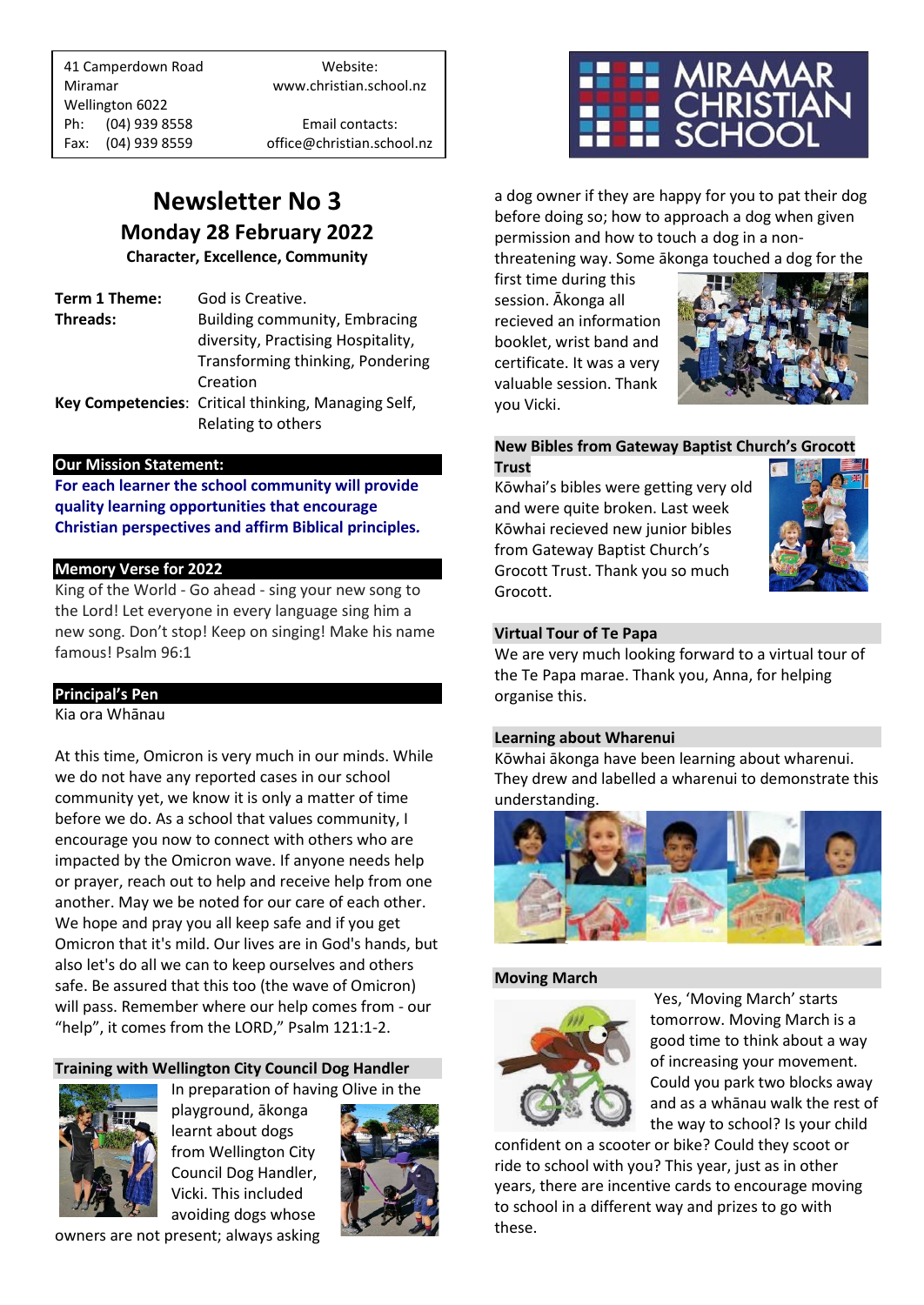#### **The Coronavirus – Red Traffic Light**

As you will be aware we are operating in Phase 3 of the Red Traffic Light. We are following Ministry guidelines and procedures as student safety continues to be uppermost in our minds. If you have any queries about these please feel free to come and discuss these with staff. Please also let us know if your tamariki or yourself test positive, so we can advise those that may have been in contact to monitor for symptoms. Thank you for your help with this.

#### **Uniform**

Well done whānau, all ākonga are in correct uniform and have sunhats. If you want to top up on uniform we sell the PE uniform and some secondhand formal school uniform from the school office. New formal uniform can be purchased from The Warehouse, Lyall Bay.

#### **Prayer points: -**

#### **Thank God:**

- For a great start to the year.
- The welcome our new ākonga received.
- For those who are committed to Christian Education and support us faithfully.
- For God's faithfulness to Miramar Christian School for the last 43 years.

#### **Please pray:**

- For ākonga to grow in faith, wisdom, understanding and athletic ability.
- For the health and safety of our school community during this time.
- That our whanau would look out for others in our community and beyond; so that there would be many wise actions and deeds in which people support one another.
- That Miramar Christian School would be blessed and be a blessing to the community.
- That our staff, (teachers, teacher aides, principal and office manager) and whānau including our ākonga) would during this time know God's direction, wisdom, anointing and blessing on their work.
- For our prayer ākonga and their whānau: **Week 5:** Joel, Dylan, Daniel, Amia-Rose **Week 6:** Zephaniah, Azayliah, Hazel, Sophie

I thank you for your on-going commitment, support, and prayers. If we can help you with questions or concerns relating to your tamariki's education, please see your tamariki's class teacher or contact me (Kaye Gillies) on 021 293 5390. If you need privacy and/or a longer conversation, please book a time to talk with your classroom teacher or myself. We are here for you.

> Ka nui tēnei **Kaye Gillies Principal**

# **SCHOOL DIARY**

| <b>Every Mon</b>      | <b>Assembly 2:30pm (weather</b>          |
|-----------------------|------------------------------------------|
|                       | permitting) (ākonga and staff only)      |
| <b>Every Wed</b>      | <b>Subway ordered lunch (optional)</b>   |
| <b>Every Tues/Fri</b> | <b>Wheels Day / Wear PE Uniform</b>      |
| <b>Every Thurs</b>    | Technology (Yrs 7-8) 8:50am pick up      |
| <b>Every Fri</b>      | <b>Wheels Day / Wear PE Uniform</b>      |
|                       | Paid Music Lessons, 8:30am-10:45am       |
| <b>Every Sun</b>      | 10am Gateway Baptist - all welcome       |
| <b>FEBRUARY</b>       |                                          |
| Mon 28 Feb            | Sharing Assembly (akonga and staff only) |
| Tues 1 Mar            | 'Movin March' starts                     |
| Tues 1 Mar            | Kiwi Hoops p.m.                          |
| Fri 4 Mar             | 'Pals' Leadership Training a.m.          |
| Mon 7 Mar             | Assembly p.m. (akonga and staff only)    |
| Tues 8 Mar            | Kiwi Hoops p.m.                          |
| Fri 11 Mar            | Heart Foundation a.m.                    |
| Fri 11 Mar            | 'Pals' Leadership Training a.m.          |
| Mon 14 Mar            | Sharing Assembly (akonga and staff only) |
| Tues 15 Mar           | No Kiwi Hoops this week                  |
| Mon 21 Mar            | Assembly p.m. (ākonga and staff only)    |
| Mon 21 Mar            | BoT, 6:30pm, Staffroom or Room 3         |
| Tues 22 Mar           | Kiwi Hoops p.m.                          |
| Fri 25 Mar            | Be Yourself (Mufti Day)                  |
|                       | (bring a gold coin donation)             |
| Fri 25 Mar            | Kauri Library visit 11:30am              |
| Mon 28 Mar            | Sharing Assembly (ākonga and staff only) |
| Fri 1 Apr             | No School - Teacher Only Day             |
| Thurs 14 Apr          | End of Term 1, 3pm                       |
| Mon 2 May             | Start of Term 2, 8:55am                  |



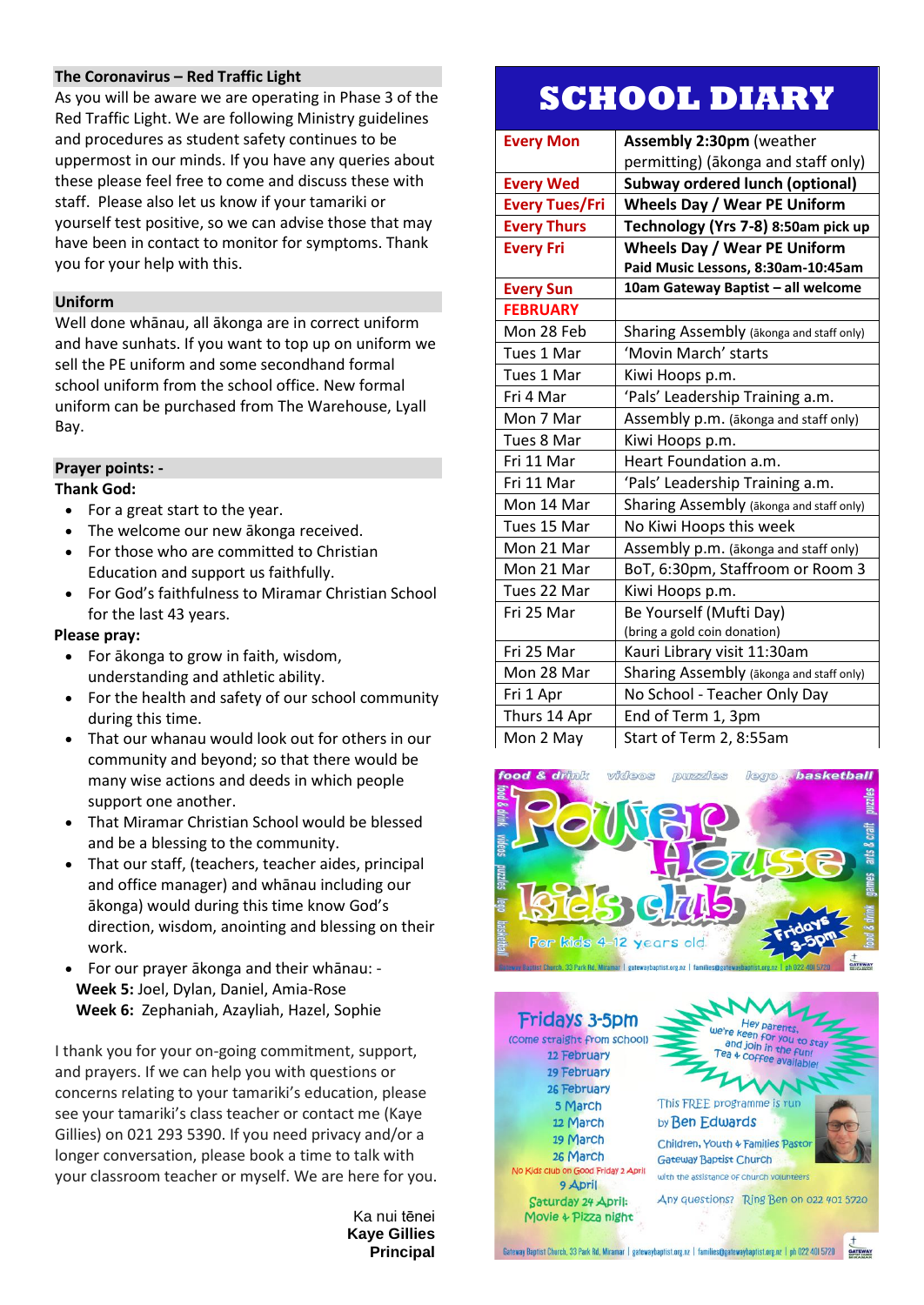#### **TOTS TO TEENS DIGI-MAGAZINE**

Your school community's link to the February 2022 Tots to Teens digimagazine i[s](https://www.mallplanet.com/emailTrack/?type=click&tc=tgjbfh1khqekQeZLThkN&link=https%3A%2F%2Fissue2109si.totstoteens.co.nz%2F&sid=200651)

[https://issue2202.totstoteens.co.nz.](https://www.mallplanet.com/emailTrack/?type=click&tc=tgjbfh1khqekQeZLThkN&link=https%3A%2F%2Fissue2202.totstoteens.co.nz&sid=200651)

**What's in this issue for parents?**

- » Handling school drop-off
- » Filling the lunchbox
- » Making maths fun for kids is the trick
- » How to manage attention-seeking behaviour
- » Parent guide: Teaching kids to ride a bike
- » Fears and phobias?
- » The dyslexia checklist
- and (as always) EPIC GIVEAWAYS



An orchestra to introduce young musicians (ages 6-12) to the fun and skills of playing together, without having to audition

A brand new venture for Wellington's young musicians run by top Wellington professional musicians Brenton Veitch and Bruce Roberts with support from our adults' WELLSO Orchestra (Wellington Late Starters Orchestra) Any orchestral instruments are welcome, String, Brass, Woodwind and of course Percussion

Saturdays 1.30-2.30pm, 12 Feb - 9 April Enrol now at ratastudios.co.nz

 $f \circ \mathcal{O}$ 

#### **Capital Trout Centre Open Day - Sunday 6 March 2022**

RATA

**Creative Futures** 

Children must have a licence to fish for trout and free licences/tickets are available from Monday 21 February 2022 at the following stores.:

#### **Capital Fishing, 49 Ghuznee Street (off Cuba Mall)** *ADULTS MUST WEAR A MASK*

The Centre is located behind the WCC Administration buildings on the way to the Wellington City Council Southern Landfill, on Landfill Road, Happy Valley, Wellington and is open to the public on specific days. Children do not have to bring any gear as Club members will assist children to catch a trout on fly fishing tackle.

As the Centre is manned and maintained by volunteers, we rely on donations to cover our expenses

of purchasing the fish from the hatcheries, fish food and general maintenance. We are also available for private family bookings (e.g. Birthdays) or other social groups Contact: Strato 387 7878 (wk), 386 3740 (hm) **Email: [strato.cotsilinis@gmail.com](mailto:strato.cotsilinis@gmail.com)**

#### **GIRLS CRICKET WELLINGTON – FREE!**



**Summer Smash Yr 3-6** This four-week programme runs during Term 1, 2022 and is for **girls** in school years three to six. Summer Smash is a social, fun-filled introduction to cricket where girls will learn fundamental movements and teamwork skills, as

well as have an opportunity to make new friends in a safe environment. All equipment is provided. All registered players receive a free Summer Smash Tshirt. Transport hardship fund is available to support students to attend.

BERHAMPORE: Mondays / 4.00 – 5.00pm / 7 March – 28 March 2022 / Wakefield Park Go to [https://www.cricketwellington.co.nz/hidden](https://www.cricketwellington.co.nz/hidden-menu-items/junior-girls-1)[menu-items/junior-girls-1](https://www.cricketwellington.co.nz/hidden-menu-items/junior-girls-1) to register.

#### **Coming to Wellington: Circus show for kids with a mental health message**